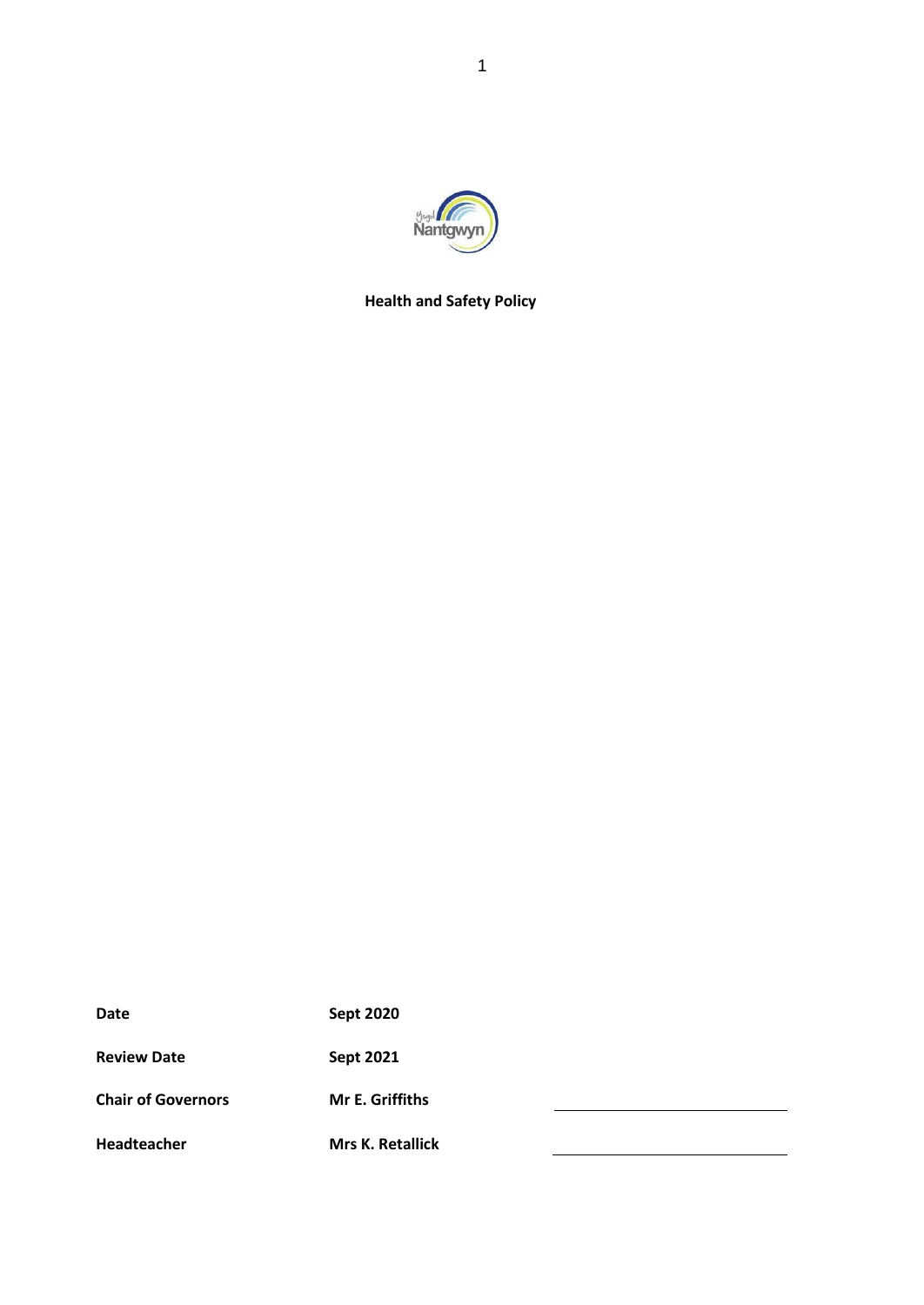### **Policy for Health and Safety**

To be a productive, safe and healthy School, we need to have a safe and healthy environment and working practices. This document outlines our policies for making the School an increasingly safe and healthy place.

**For the purposes of 2020/21 this document should be read in conjunction will all Covid related risk assent and WG and LA guidance related to the safe return to school which forms parts of whole school policy and practice.** 

It is our policy that:

Health and Safety practices are taught as an integral part of our education programmes;

we assess the risk of learning and teaching activities and record these in schemes of work and take action to reduce the risks;

we assess the physical risks of each aspect of our working environment and take action to reduce the risks;

we promote a culture which recognises that controlling Health and Safety is an essential part of everyone's life;

there is a clear management structure for managing Health and Safety and carrying out risk assessment, with clear statements as part of job descriptions;

there are clear statements of procedures to be followed (see appendices), and clear lines of responsibility and communication in the School for each aspect of Health and Safety practice and that monitoring is regularly carried out;

responsibilities with respect to Health and Safety of staff, pupils, visitors and contractors are clear and that each group is made aware of their responsibilities for the Health and Safety of themselves and others;

each member of staff has the prime responsibility, within an expected professional capacity, for carrying out and recording risk assessments and for maintaining the Health and Safety of their work and their working environment;

we report Health and Safety issues immediately when urgent attention is required;

in an activity or environment is deemed to have unacceptable risk that the activity is not carried out or the facility not used until the risk is reduced;

we respond to and manage Health and Safety concerns positively, but within the resources available;

we work with external agencies to improve the Health and Safety of the School environment, seeking professional advice where necessary;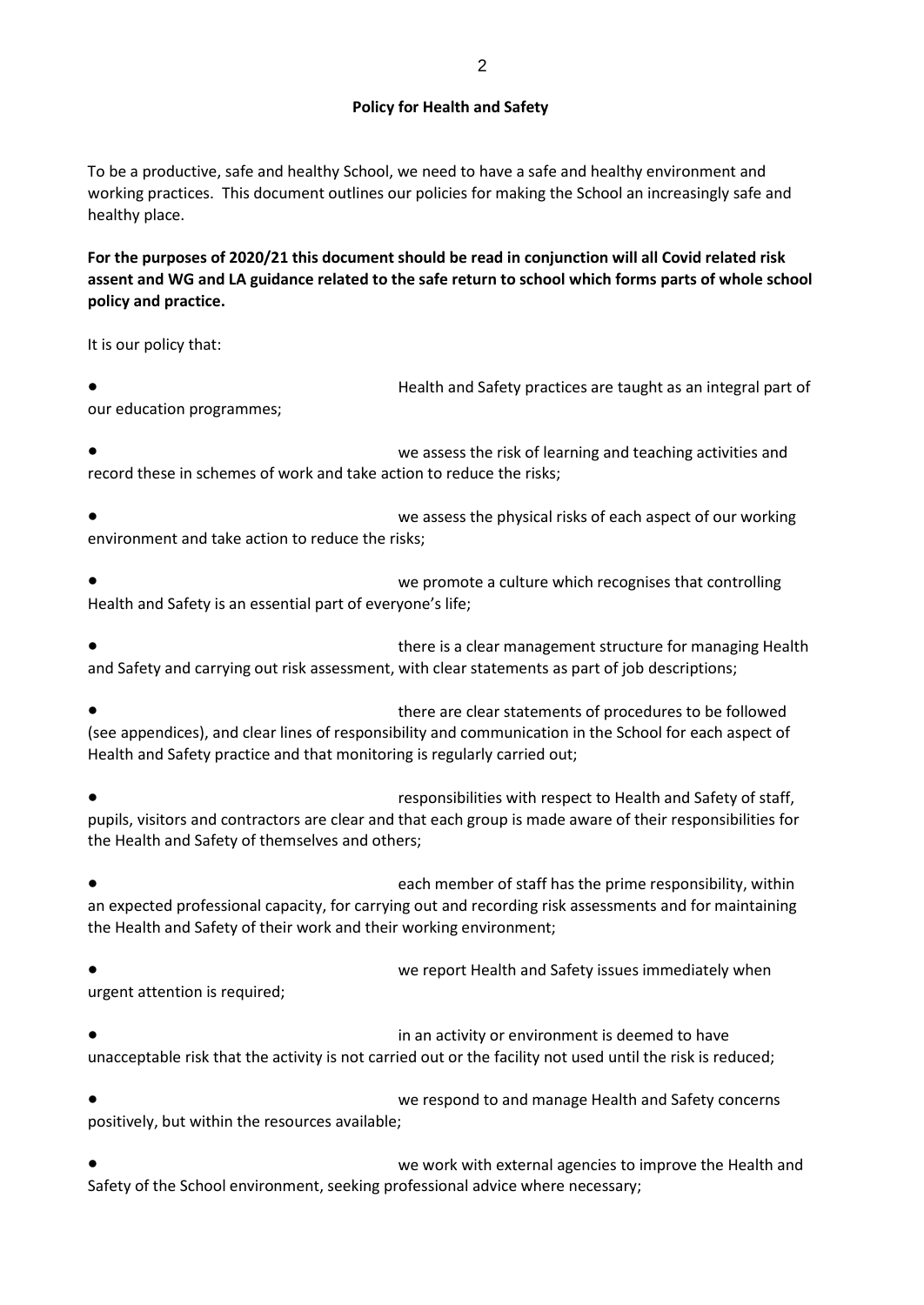3

we co-operate fully with any Health and Safety enquiries by the LA or the HSE;

we maintain accident books and other records as required by good practice as well as Health and Safety Law;

Health and Safety is maintained by the topics inclusion as an agenda item in most meetings and monitored by SMT; Health and Safety is an agenda item in all Faculty meetings and Governors sub groups.

the policy will be kept up-to-date as resources and external factors change;

the School acknowledges and accepts all conditions laid down by the current Health and Safety legislation as set out in the Health and Safety Policy of Rhondda-Cynon-Taff;

The Governing Body will provide and maintain safe and healthy working conditions, equipment and systems of work for all employees working on the premises and for all pupils. Information, training wherever possible and necessary, and supervision for this purpose will also be provided;

we provide First Aid cover at the HSE recommended level and provide training for staff who wish to hold the First Aid at Work qualification;

all non-uniformed adults on site will wear identification to improve security;

we operate practices to reduce undue stress on staff and pupils;

site security and access to buildings is a Health and Safety issue and that good practice on security will be followed,

we strive to improve Health and Safety Practice as our knowledge increases;

we subsume advice and policies concerning Health and Safety from the LA and WG within our School policy and practice, and communicate such policy to all concerned;

a Governors' committee will review this policy and the associated procedures each year;

The Governing Body is aware of the Corporate Safety Policy.

This general statement of policy is shown by practical documents relating to particular aspects of Health and Safety practice and instruction within the School.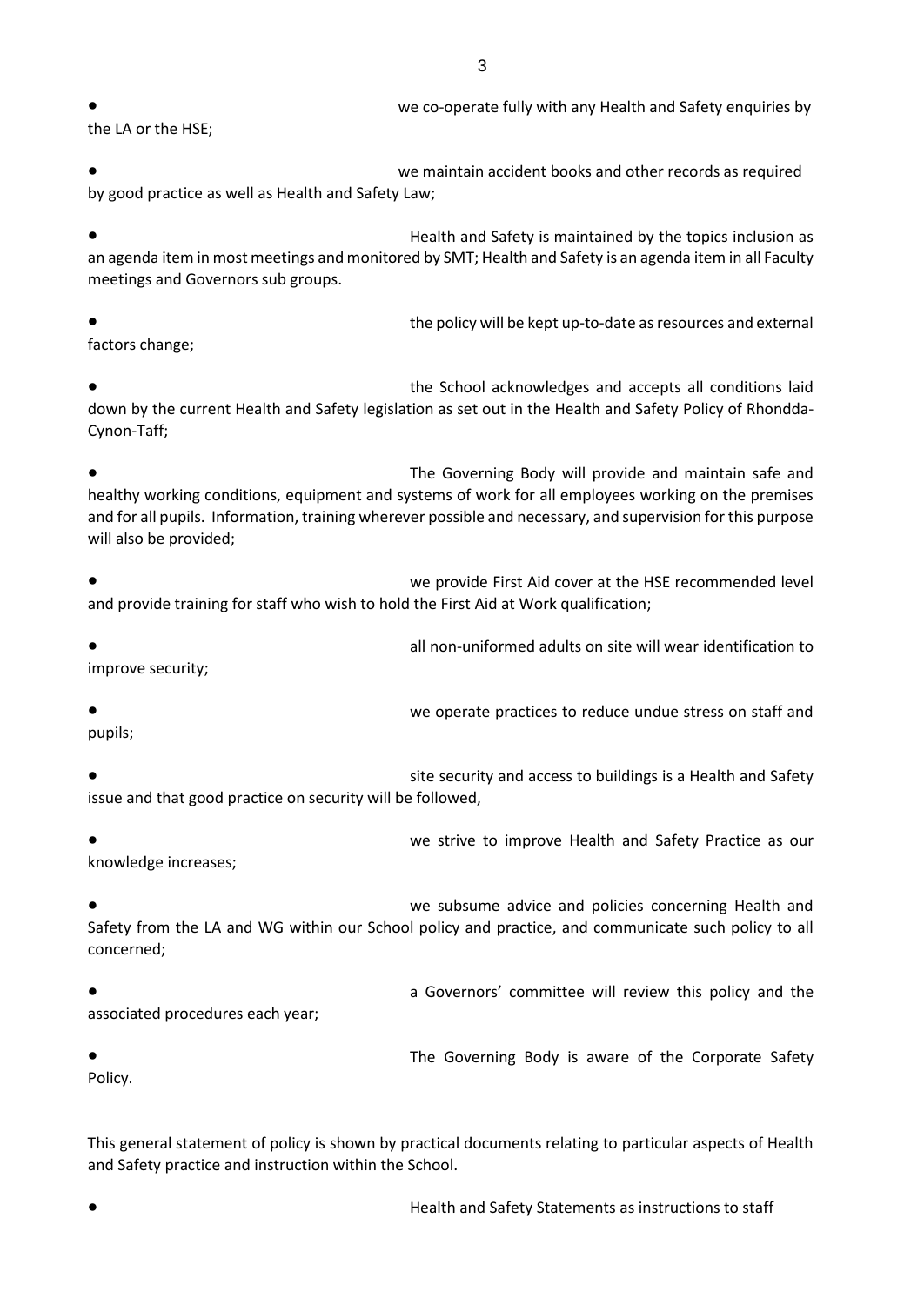| $\bullet$ | General organisation of Health and Safety                     |
|-----------|---------------------------------------------------------------|
| $\bullet$ | Summary of the general responsibilities of staff, pupils etc. |
| $\bullet$ | First aid and accidents                                       |
| $\bullet$ | Risk assessments                                              |
| $\bullet$ | <b>Fire</b>                                                   |
| $\bullet$ | Visits, minibus and transport issues                          |
| $\bullet$ | Miscellaneous issues and instructions                         |
| $\bullet$ | Substances, machinery and contractors                         |
| $\bullet$ | Monitoring and review                                         |
| $\bullet$ | <b>Emergency and contingency</b>                              |
| $\bullet$ | General advice and guidance to staff e.g. managing stress     |

within the work place

Other appendices will be added to this policy as they are developed and the need for further detail becomes apparent.

This Policy and set of procedures outline good Health and Safety practice. However, each specialist Department must have its own Health and Safety regulations laid out in some detail in the Departmental Handbook. This should include all copies of curriculum and accommodation risk assessments.

# **Additional information/policy statements**

RCT policy statements on the areas detailed in Appendix are held on the administrative and curriculum networks of the School. Staff are to be familiar with this documentation and refer to this information as required.

This section indicates the various levels of responsibility, which have been delegated.

## **Health and Safety - The Organisation**

Health and Safety Responsibilities

It is vital that all staff are aware of their responsibilities under the Health and Safety policy and are at all times working to improve the Health and Safety of the environment of the School and the practice within the School.

As employees, you are directly and personally responsible for the care of yourself and others. The Governors, therefore, instruct you to:

actively and daily consider and, if necessary, report to Premises Manager any aspect of the passive working environment that is an actual or potential hazard;

actively and lesson-by-lesson consider the activities carried out by yourself and pupils in respect of Health and Safety issues;

carry out, and be able to demonstrate that they have been carried out, risk assessments for the passive environment and within teaching activities as required by a level of professional competence or because of management direction;

- cease, or not start, any activity that has an unacceptable level of risk or for which relevant safety equipment is not available or not being used;
- work with colleagues to identify and reduce Health and Safety risks within the School;
- in an emergency report to one of the Deputy Headteachers.

## **Governing Body**

The Governing Body of the School has overall responsibility for health, safety and welfare issues within the establishment.

4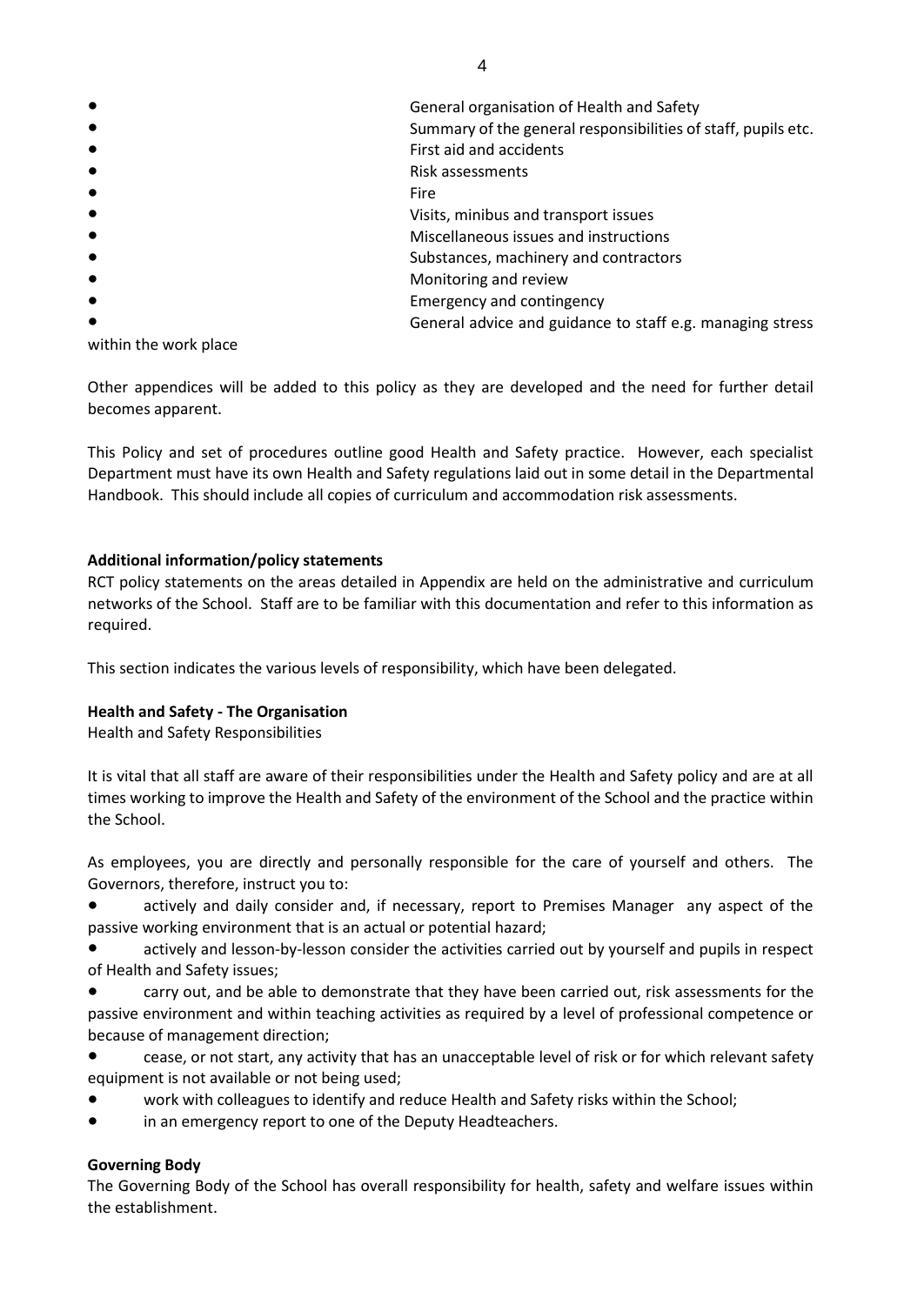The Governing Body will ensure that the policy is monitored on a regular basis to ensure that:

- Inspections are carried out;
- Physical controls are in place and working;
- Any common problems or weaknesses are identified;
- Staff are carrying out the function allocated to them;
- Resource implication have been recognised and programmed;
- Review procedures are working.

### **Headteacher**

The Headteacher has delegated the day-to-day responsibilities to a member of the Leadership Team, the Deputy Headteacher and the Information and Quality Systems Manager to ensure the policy has been carried out. Key areas of responsibility will include:

- preparing list of actions for priority consideration by Governors;
- safe conditions of premises and equipment;
- ensuring supervision of employees to ensure safe working practices are followed;
- ensuring supervision of visitors e.g. contractors, parents, delivery persons;
- provision of information to employees on Health, Safety and Welfare issues;
- security arrangements during and after School hours;
- ensuring adequate levels of supervision for outdoor activities involving pupils;
- consultation with contractors carrying out work at the School or who visit the School periodically;
- ensuring regular inspections of the premises are carried out;
- Ensuring regular quality assurance of work, areas and staff activity to ensure the site is kept to
- safe, secure and to a good/safe standard;
- Ensuring good communication with link governors and LA lead for H and S
- identifying training needs of staff;
- ensuring off site activities are fully risk assessed and carried out (Trip policy).

### **Fire/Emergency Co-ordinator**

The Fire/Emergency Co-ordinator (Information and Quality Systems Manager) will ensure:

- fire alarms are tested, maintained and recorded;
- fire extinguishers are tested annually and are free from obstruction via SLA;
- fire evacuation notices are displayed in prominent places;
- required fire notices are displayed;
- fire drills are carried out termly;
- RAMIS is updated and quality assured regularly.

### **First-Aider/Appointed person in the absence of a first-aider**

First aiders are on a rota and will:

- ensure that the first-aid boxes are appropriately stocked;
- in the event of an injury or illness which necessitates the calling of an ambulance or doctor, provide help to preserve life and to minimise the consequences of that injury or illness, while waiting for the ambulance or doctor to arrive;
- supervise the injured person to ensure that he/she is only moved in a safe way. In cases where it is not necessary to call an ambulance or doctor, they will administer first aid as appropriate.
- To inform parents that their child has received first aid.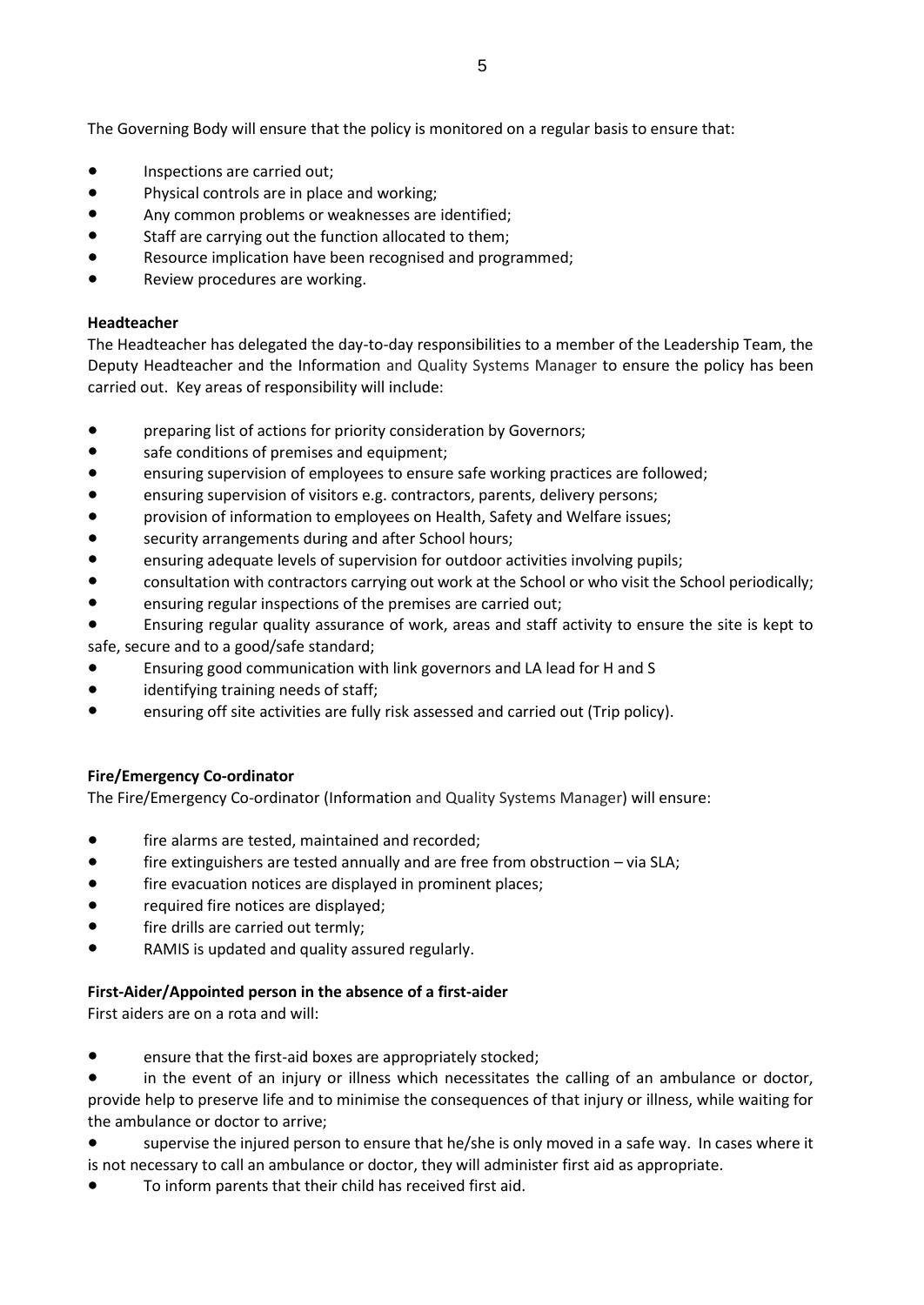**From Heads of Faculty**

- **for Health and Safety issues to do with accommodation within the area designated for faculty use including risk assessments on equipment (these areas still remain the responsibility of HoF during 2020/21);**
- for Health and Safety issues to do with the curriculum activities carried out in the area ;
- **ensuring that risk assessments are carried out for curriculum activities and that these are reviewed annually at least and that they form part of the scheme of work and in line with the safe working requirement of LA/WG guideline for safe working for COVID ;**
- for monitoring that staff within the faculty/curriculum area adhere to the agreed procedures, instructing members of staff and reporting any further breaches to the School's Health and Safety coordinator;
- to ensure that health and safety is always on agenda and discussed at Faculty meetings.

## **From Heads of Schools and Faculties**

- for advising on Health and Safety issues to do with accommodation within the area designated for Faculty use including risk assessments on equipment used;
- for Health and Safety issues to do with the curriculum activities carried out in the Department;
- ensuring that risk assessments are carried out for curriculum activities and that these are reviewed annually at least and that they form part of the scheme of work;
- for monitoring that staff within the Faculty area adhere to the agreed procedures, instructing member of staff and reporting any further breeches to the School's Health and Safety co-ordinator ;
- to ensure that health and safety is regularly discussed within departmental meetings.

## **From Teachers' Conditions of Service**

**Please see Covid [Risk assessment, TMP and Fire assessment document](https://drive.google.com/file/d/1UFgkZpK8E5dCpsiJ1pGitjKQKBjfES-w/view?usp=sharing) which is implemented during periods where Covid restrictions are in place.**

## **Discipline, Health and Safety**:

Maintaining good order and discipline among the pupils and safeguarding their health and safety both when they are authorised to be on the School premises and when they are engaged in authorised School activities elsewhere

## **Management Structure**

(Extract concerning courses, and hence responsibility for work practices within the courses)

Although each member of staff is professional in their area of expertise, we have to have for many statutory and practical reasons a management instruction system. Some of this is totally obvious – for example notes in Staff Briefing or a memo from a Deputy or Premises Manager. However, there are less "obvious" instructions, which still need to be followed. For example, for a teacher in their classroom work, the Leader of Learning in "requesting" things is done is in effect issuing a management instruction to the teacher concerned. Likewise, the Head of School asking a Deputy Head of School for data is issuing a management instruction within the system. It is the responsibility of each member of staff to understand where they fit into the management system either verbally or in writing (including department handbooks and schemes of work). If you want help in understanding your own responsibility lines you should talk to the Head or a Deputy.

## **Health and Safety Meetings**

Health and Safety meetings are agenda items at Strategic Management team. Strategic planning and non-urgent matters will be discussed in this forum.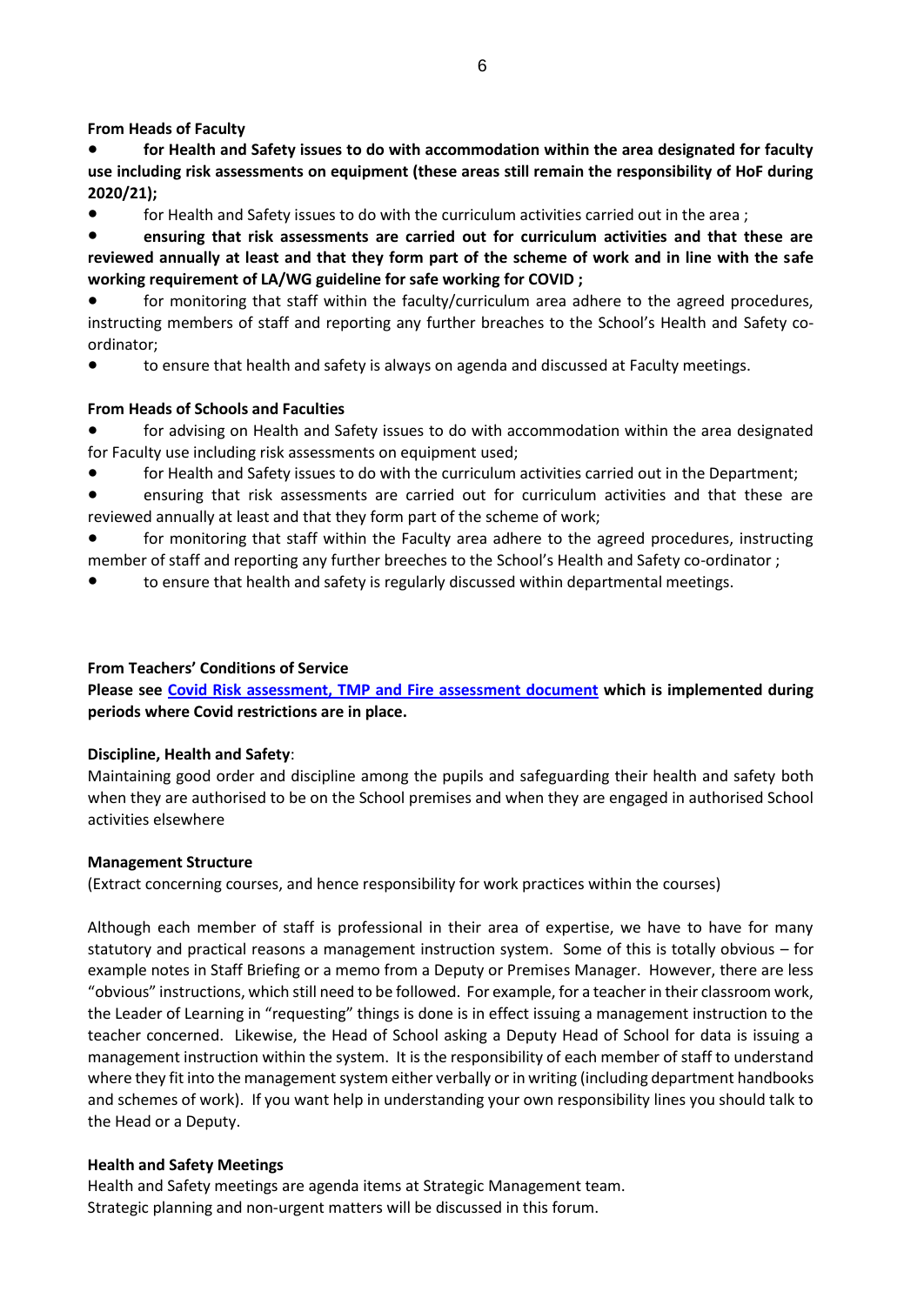*The following is a list of topics for which arrangements are required to implement the School's Health and Safety Policy. It is not exhaustive, and the School may need to add further arrangements identified by the annual risk assessments:*

| Accident reporting          | <b>First Aid arrangements</b>              |
|-----------------------------|--------------------------------------------|
| Fire safety                 | Disposal of waste                          |
| Administration of medicines | C.O.S.H.H                                  |
| Display screen use          | <b>Electrical safety</b>                   |
| Lone worker activities      | Major/minor maintenance                    |
| Risk assessments            | <b>Building works</b>                      |
| Manual handling             | Our of School visits/activities            |
| Contractors on-site         | Vehicle movement on-site                   |
| Communicable diseases       | Playground safety                          |
| Lettings to outside hirers  | Ionising radiation; Glazing                |
| Work experience             | Pressure systems; Security                 |
| Asbestos; Alcohol           | Smoking; Noise; Violence                   |
| Protective equipment        | See Appendix 12 for additional information |

### **All Covid related risk assessment must be adhered to here at all time in addition to these documents.**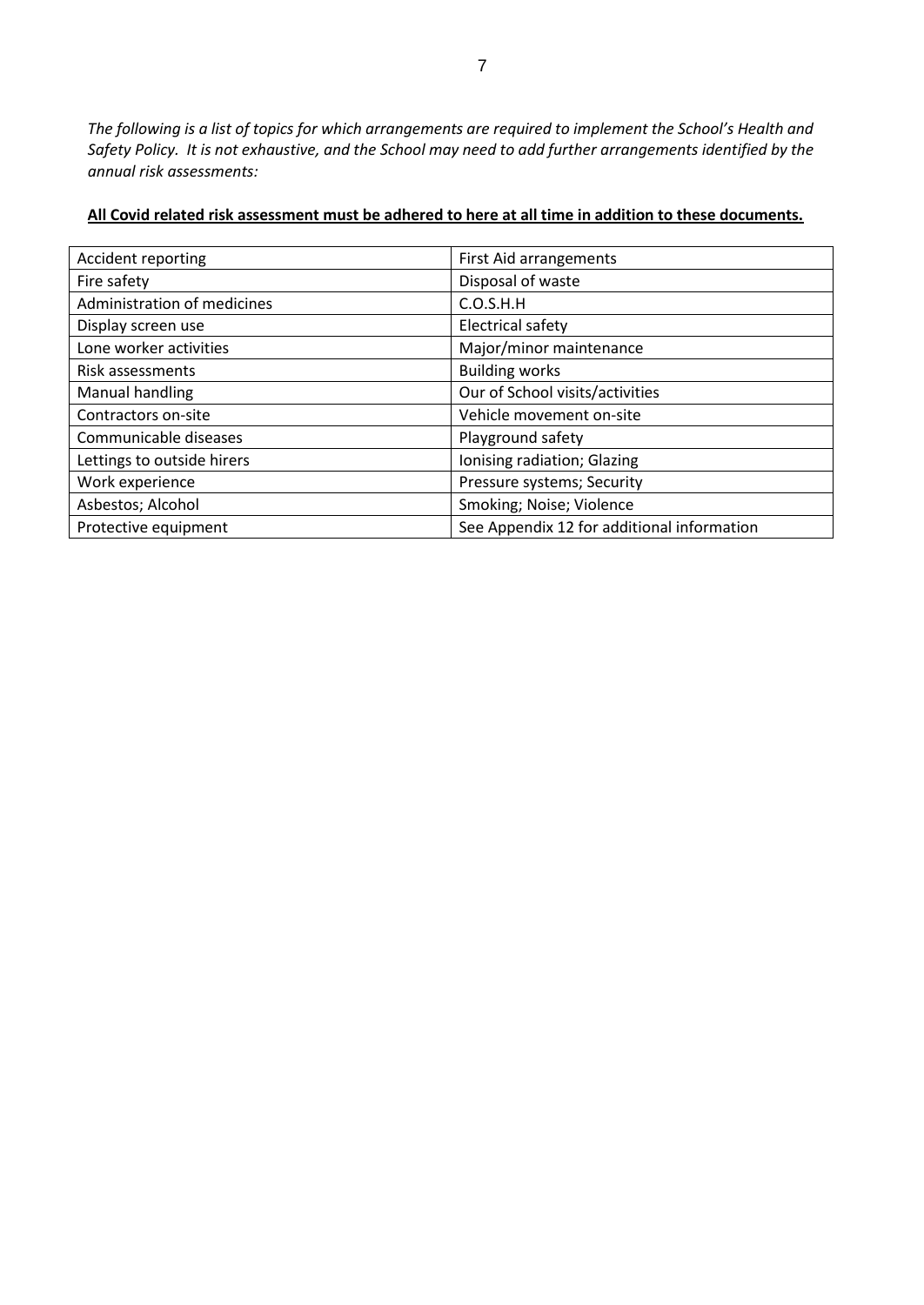#### **General Organisation of Health and Safety**

The Governing Body accepts overall responsibility for Health & Safety and Security but delegates the dayto-day control of such issues to the Headteacher and in turn the Headteacher. The Governors will consider Health and Safety issues brought to them through the relevant working committee.

The day-to-day supervision of Health and Safety is delegated by the Headteacher or to one of her 2 Deputies. Overall responsibility includes generating and monitoring effective systems, receiving suggestions for improvement, the first level of enforcement, the keeping of relevant records. The Premises Manager, co-ordinates Health and Safety issues. Mrs Retallick oversees Health and Safety. (Issues relating to buildings and Fire Officer Premises Manager). In her role of supervising the management of the premises and facilities, the Premises Manager receives reports on faults in the fabric and facilities and ensures action is taken.

## **In the absence of either, the Headteacher or Deputy takes over the stated responsibilities. This will apply during 2020/21 where if Mrs Retallick shielding is reinstated or if her risk assessment requires her to work from home, this duty will fall to Ms Morris or Mr Evans in her absence.**

Responsibilities for identification of, and taking a necessary level of action in, specific areas of Health and Safety are further delegated as:

| 1. General Classroom Practice and Processes (Note 2)       | Classroom Teacher                       |     |                                 |         |
|------------------------------------------------------------|-----------------------------------------|-----|---------------------------------|---------|
| 2. General Dept / Faculty Facilities (Note 2)              | <b>Heads of Faculty</b>                 |     |                                 |         |
| 3. School trips (see trip pack)                            | Deputy Headteacher                      |     |                                 |         |
| 4. Science Laboratories equipment and processes            | Head of Faculty: Science and Technology |     |                                 |         |
| 5. Technology Rooms and equipment and processes            |                                         |     |                                 | Head of |
| Faculty: Science and Technology                            |                                         |     |                                 |         |
| 6. Games Areas and equipment and processes                 | Deputy Head of Faculty: Life            |     |                                 |         |
| 7. Office areas, equipment and processes                   | Information                             | and | Quality                         | Systems |
| Manager                                                    |                                         |     |                                 |         |
| 8. Computer equipment and processes                        | Deputy Head of Faculty: Science and     |     |                                 |         |
| Technology                                                 |                                         |     |                                 |         |
| 9. Halls, toilets, corridors and general in-building areas | Information                             | and | Quality                         | Systems |
| Manager                                                    |                                         |     |                                 |         |
| 10. General Site Safety (Note 1)                           | Caretaker                               |     |                                 |         |
| 11. Accidents, Medicals                                    | <b>First Aider</b>                      |     |                                 |         |
| 12. Fire evacuation procedure                              | Information                             | and | Quality                         | Systems |
| Manager/DHT                                                |                                         |     |                                 |         |
| 13. General concerns                                       | Information                             | and | Quality                         | Systems |
| Manager                                                    |                                         |     |                                 |         |
| 14. Transport                                              | Information                             | and | Quality                         | Systems |
| Manager/DHT                                                |                                         |     |                                 |         |
| 15. School Productions                                     | <b>Production Manager</b>               |     |                                 |         |
| 16. Electrical Wiring of Appliances                        | Information                             | and | Quality                         | Systems |
| Manager                                                    |                                         |     |                                 |         |
| 17. General Infrastructure (wiring/plumbing/heating etc.)  | Senior Site Manager                     |     |                                 |         |
| 18. CCTV                                                   | Deputy Head Teacher (H and S)           |     |                                 |         |
| 19. Duties                                                 | Deputy Head Teacher (H and S)           |     |                                 |         |
| 20. Site Security                                          |                                         |     | Information and Quality Systems |         |
| Manager/DHT                                                |                                         |     |                                 |         |

#### **Note 1**

General Site Safety includes: grounds, car parks, security, access, litter, testing fire alarms, checking fire escaped routes, doors; as well as an overview responsibility for corridors, staircases, doors, halls, gyms, rooms etc.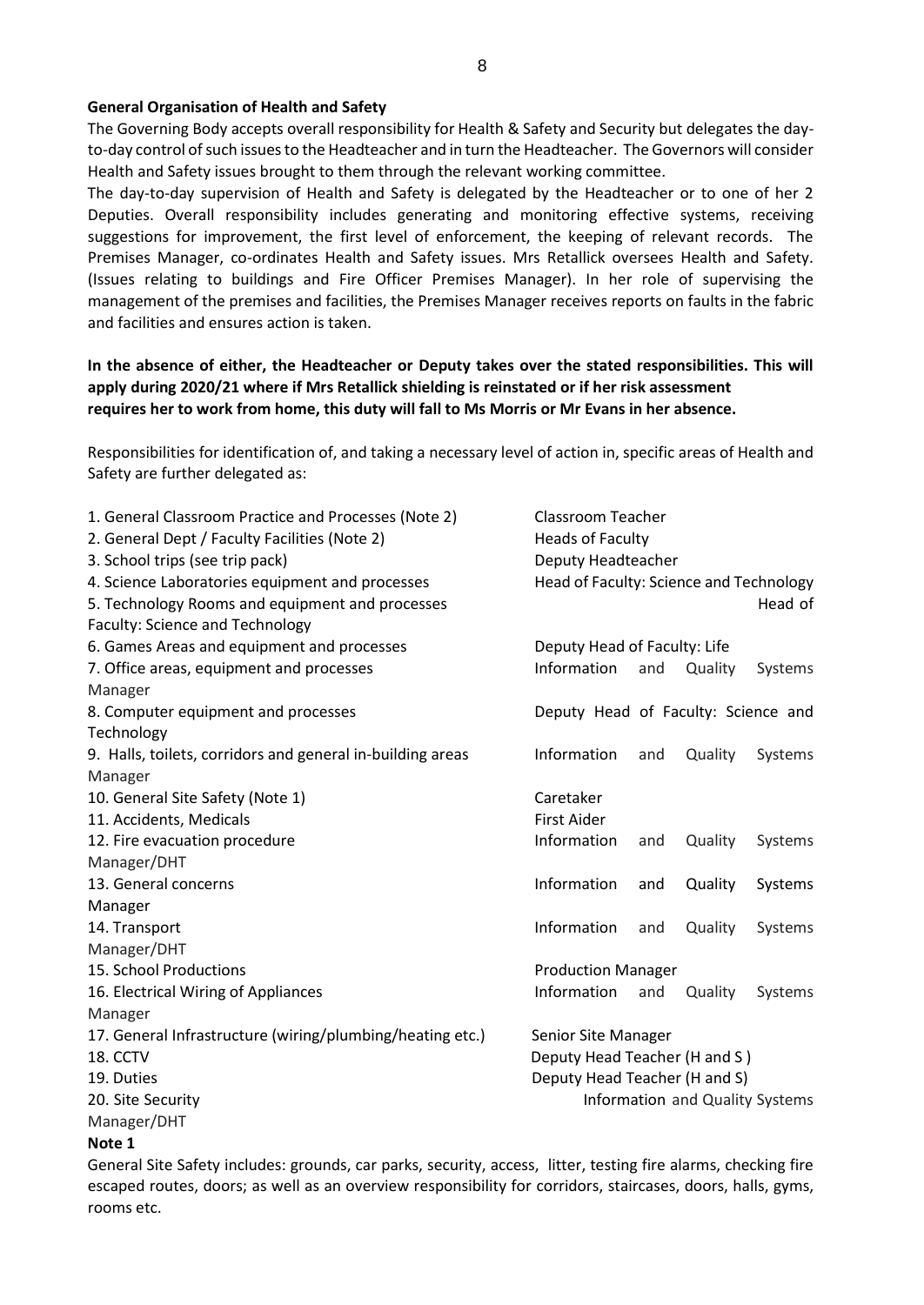## **Note 2**

The Heads of Faculty and deputy heads of faculty, Heads of School, Deputy Heads of school and other TLR holders should monitor and evaluate the effectiveness of Health and Safety of their curriculum areas and accommodate regularly meetings and update departmental procedures annually. They should also ensure that Health and Safety is discussed regularly at school and Faculty meetings so that issues raised and information disseminated. This should occur at least once a term and outcomes be reflected in the meeting's minutes.

## **Summary of the general responsibilities of Staff, Pupils etc**

If anyone on the School site has a concern about Health and Safety they may express it to the Headteacher, Deputy Headteachers or other members of SLT.

However, there are specifics of which all staff need to be aware.

# **Staff**

It is the duty of every employee at Ysgol Nantgwyn School to:

take reasonable care for the Health and Safety and security of themselves and of any other persons who may be affected by this acts or omissions at work;

regard any duty or requirement imposed on their employer or any other person (by or under any of the relevant statutory provisions) to co-operate with them so far as it is necessary to enable that duty or requirement to be performed or complied with;

- know the special safety measures and arrangement to be adopted in their own working areas and to ensure that they are applied and to have carried out a risk assessment of potentially hazardous processes;
- know the safety and security measures currently in force in the School and subject and to follow them;
- observe standards of dress consistent with safety and/or hygiene, for example the wearing of personal protective clothing;
- exercise good standards of housekeeping and cleanliness;
- know and where appropriate, apply the emergency procedures in respect of fire and first aid;
- use and not wilfully misuse, neglect or interfere with things provided for his/her own safety and/or the safety of others;
- co-operate with other employees in promoting improved safety measures in their School;
- 

co-operate fully in any investigation with the appointed School Managers and the enforcement officers of the Health and Safety Executive or Public Health Authority.

### **Pupils**

All pupils at Ysgol Nantgwyn School are expected to adhere to the School's Code of Conduct and other behaviour guidelines and are specifically expected to:

|              | exercise personal responsibility for the safety of self and   |
|--------------|---------------------------------------------------------------|
| class-mates; |                                                               |
|              | act quickly and strictly according to the instructions of the |
| teacher;     |                                                               |
|              | to be identified as a student of Ysgol Nantgwyn School;       |
|              | to use correct entrances and exits around the School as       |
| signposted.  |                                                               |

### **Health and Safety Team (Premises Manager, DoL Science, Teaching staff, Technicians and Caretakers)** To attend a half-termly meeting with Premises Manager.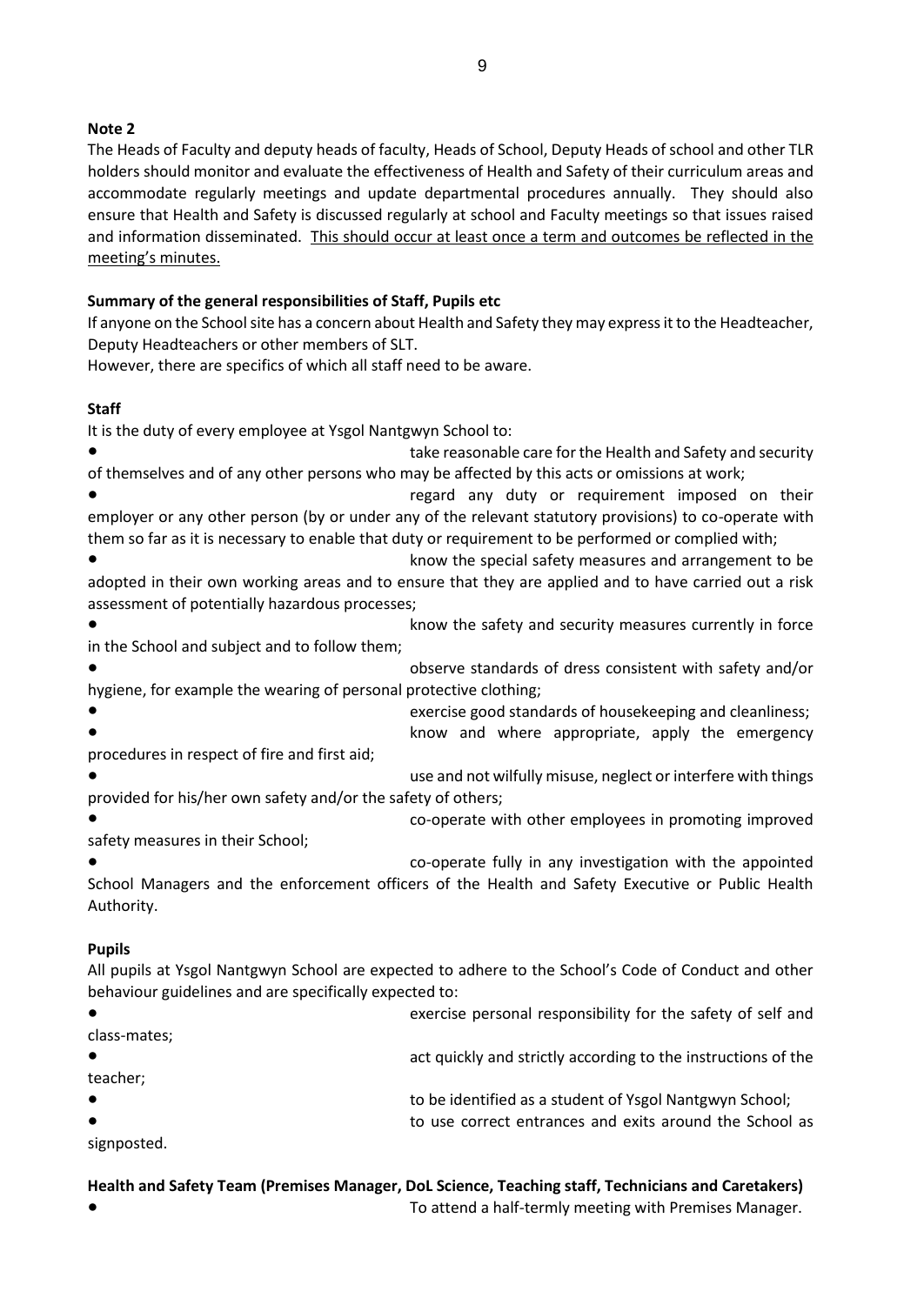| $\bullet$ | To carry out an annual Health and Safety Review.      |
|-----------|-------------------------------------------------------|
| $\bullet$ | To undertake Health and Safety checks with Premises   |
| Manager.  |                                                       |
| $\bullet$ | To make recommendations for improvements.             |
| $\bullet$ | To construct an action plan to initiate improvements. |

### **Hiring**

This policy applies to hiring. Those who hire any aspect of the school site or any facilities will be made aware of the content of the school's health and safety policy, and will have responsibility for complying with it.

#### **Violence at work**

We believe that staff should not be in any danger at work, and will not tolerate violent or threatening behaviour towards our staff.

All staff will report any incidents of aggression or violence (or near misses) directed to themselves to their line manager/Headteacher immediately.

This applies to violence from pupils, visitors or other staff.

Infection prevention and control – [please see the operational guidance](https://docs.google.com/document/d/1TslVz2PgUVSMqRQQbOJuKWIkEvENp91H02G-23g5vG8/edit?usp=sharing)

#### **Pupils vulnerable to infection**

See operations guidance and risk assessment

Some medical conditions make pupils vulnerable to infections that would rarely be serious in most children. The school will normally have been made aware of such vulnerable children. These children are particularly vulnerable to chickenpox, measles or slapped cheek disease (parvovirus B19) and, if exposed to either of these, the parent/carer will be informed promptly and further medical advice sought. Advise these children to have additional immunisations, for example for pneumococcal and influenza.

#### **Exclusion periods for infectious diseases**

See operations guidance and risk assessment

The school will follow recommended exclusion periods outlined by Public Health Wales. In the event of an epidemic/pandemic, we will follow advice from Public Health Wales about the appropriate course of action.

# **New and expectant mothers** Please see operations guidance and assessment at 28 weeks staff will work from home.

Risk assessments will be carried out whenever any employee or pupil notifies the school that they are pregnant.

Appropriate measures will be put in place to control risks identified. Some specific risks are summarised below:

● Chickenpox can affect the pregnancy if a woman has not already had the infection. Expectant mothers should report exposure to antenatal carer and GP at any stage of exposure. Shingles is caused by the same virus as chickenpox, so anyone who has not had chickenpox is potentially vulnerable to the infection if they have close contact with a case of shingles

10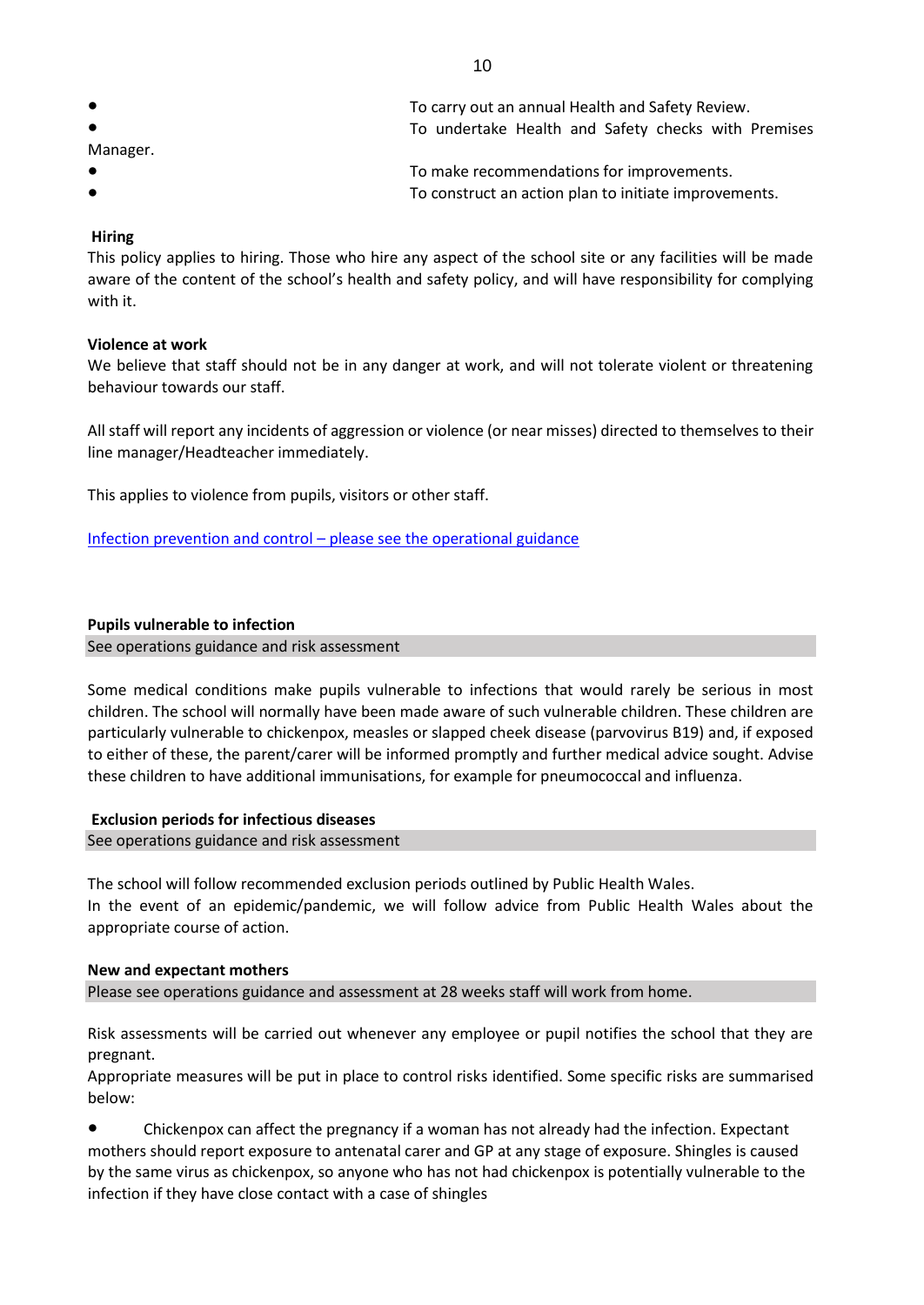If a pregnant woman comes into contact with measles or German measles (rubella), she should inform her antenatal carer and GP immediately to ensure investigation

Slapped cheek disease (parvovirus B19) can occasionally affect an unborn child. If exposed early in pregnancy (before 20 weeks), the pregnant woman should inform her antenatal care and GP as this must be investigated promptly

**First Aid, Accidents and Administration of Medicine** See operations guidance and risk assessment full PPE to worn

The Governing body and/or Headteacher should review the school's first aid needs regularly to ensure the first aid provision is adequate. This should happen at least annually, and particularly after any changes.

When assessing first aid needs, a school could consider factors such as:

- The size of the school and whether it is on split sites and/or levels
- The location of the school
- Any specific hazards or risks on site
- Specific needs or disabilities of pupils and staff, and the age range of pupils
- The number of first aid personnel required

First Aid may be rendered to a "patient" by any person but **only in so far as knowledge and skill permit**. Staff have a duty to act "in loco parentis" (as any reasonable parent), but in respect of first aid an important part of this duty is to know the limit of your own skill and knowledge. The basic rule is to reassure the patient and, only if absolutely necessary, remove the patient from the likely source of danger: normally patients should not be moved. A nominated First Aider should be called.

The School has nominated and trained First Aiders (list available on reception). Any incident that needs First Aid should immediately be reported to reception, even if it is being dealt with by another FAW qualified First Aider.

The School is committed to train (re-train) First Aiders over a three-year period. All new support staff will be required to train as a First Aider, and normally First Aid will be administered by support staff. All injuries and accidents on site must be reported to the Principal First Aider in the main School office. A full list of first aiders is held in the front of the Accident Book at Main Reception.

The School is limited in the First Aid it is able to administer. First aiders will decide on whether or not the patient requires outside help and will make the requisite arrangements with the hospital, ambulance, parents etc. Please ensure that while staff are undertaking first aid treatment that they (or the patient) is not interrupted. Parents should be contacted after the administration of first aid.

The member of staff who witnesses an accident must complete an Accident Form – as soon as possible after the event – for all accidents occurring on site. Accident forms will be photocopied by Premises Manager and placed in the Health and Safety file and the other to be sent to the LA, to the Health and Safety Administrator. Carly Hooper will identify hazards from the Accident Forms and instigate/monitor such action as is necessary to reduce the risk of repetition.

First Aid boxes may be obtained via the School office, such boxes will exist in DT and Science Faculty, the exact location being known by the Head of Faculty. First Aid boxes will be checked termly although any known use of materials must be reported for replacement by any staff using the box.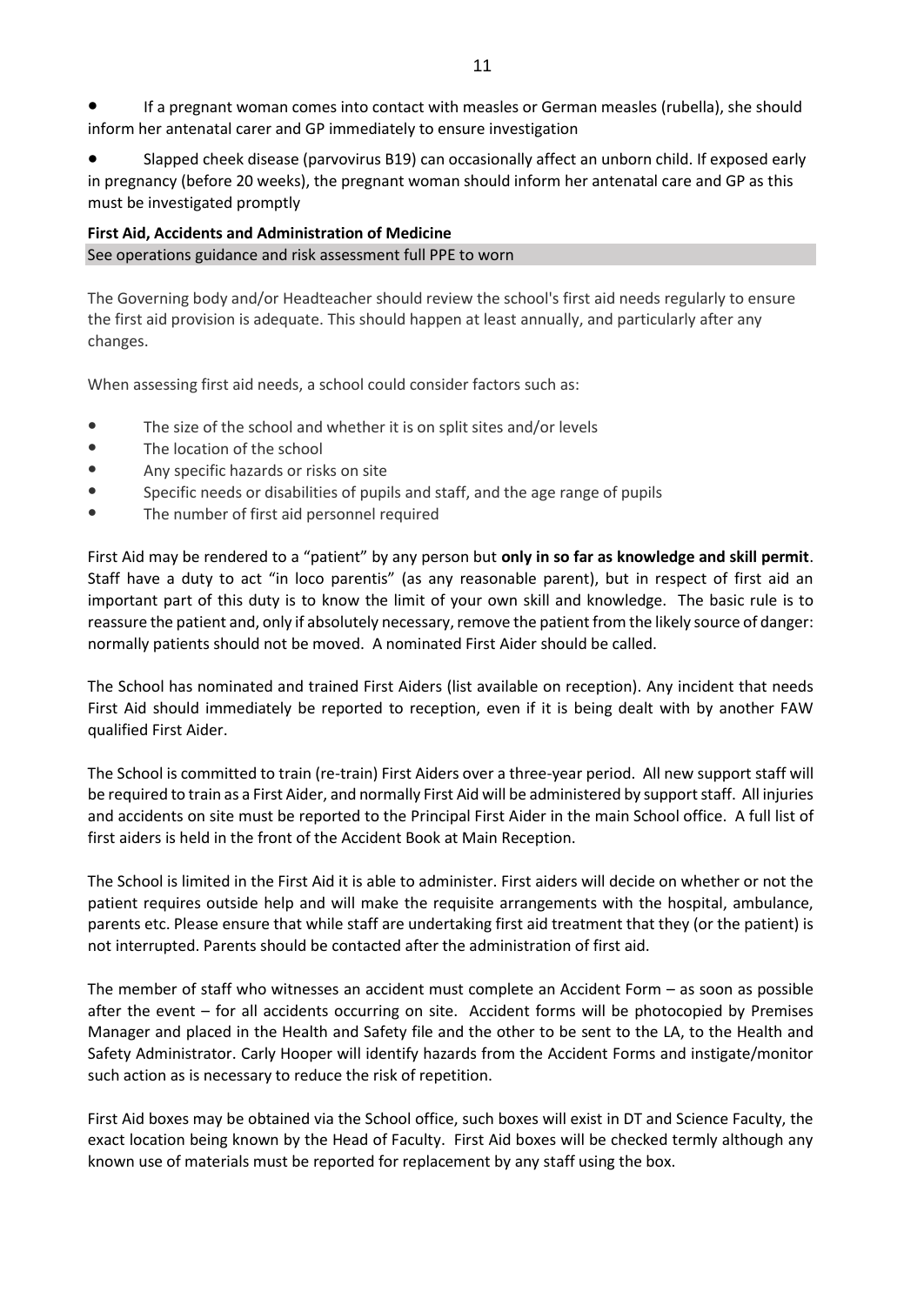A First Aid box must be collected for use on School trips by the trip's First Aider. Every effort for a first aid trained member of staff to attend trips and visits must be made. A thorough consideration of first aid provision must be made and eventualities planned for before the trip takes place. The administration of medication will be dispensed in accordance with the guidance document "Administration of Medicine" 1995. The trip First Aider (as alternative person) is also responsible for taking a mobile phone, which can be booked/obtained from reception. A trip pack must be completed in full, at least five working days before a trip is taken and returned for agreement by SLT.

The notification of incidents must be made to the Premises Manager and necessary decision concerning the incident may be taken by her. In the case of a patient needing First Aid, any of the named First Aiders should be contacted.

### **Contents of First Aid Boxes (Recommendation). A box will be held in each 'zone' across the school for the purpose of Covid.**

### **DFES Guidance**

| Item                                                                         | <b>First Aid</b> | <b>Travelling</b>    |
|------------------------------------------------------------------------------|------------------|----------------------|
|                                                                              | <b>Boxes</b>     | <b>First Aid Kit</b> |
| Guidance Card                                                                | 1                |                      |
| Individually wrapped sterile adhesive dressings (assorted sizes)             | 20               | 6                    |
| Sterile eye pads with attachment                                             | 2                |                      |
| Individually wrapped triangular bandages                                     | 6                | 2                    |
| Safety Pins                                                                  | 6                | $\mathcal{P}$        |
| Medium sizes individually wrapped sterile unmedicated wound dressings        | 6                |                      |
| (approximately 10cm x 8cm)                                                   |                  |                      |
| Large sterile individually wrapped sterile unmedicated wound dressings       | $\mathfrak{p}$   |                      |
| (approximately 13cm x 9cm)                                                   |                  |                      |
| Extra Large sterile individually wrapped sterile unmedicated wound dressings | 3                |                      |
| (approximately 28cm x 17.5cm)                                                |                  |                      |
| Individually wrapped moist cleaning wipes                                    | 10               | 6                    |
| Disposable Gloves                                                            | $\mathbf{1}$     |                      |
| Roll of Cling Film                                                           |                  |                      |

Where tap water is not readily available for eye irrigation, sterile water or sterile normal saline in sealed disposable containers should be provided. Each container should hold at least 300 ml.

The table below contains advice that members of staff can refer to when administering medicines to pupils in school. It is based on the Department for Education's statutory guidance on supporting pupils at school [with medical conditions.](https://www.gov.uk/government/publications/supporting-pupils-at-school-with-medical-conditions--3)

| l Do                                                                                  | Do not |
|---------------------------------------------------------------------------------------|--------|
| Remember that any member of school<br>staff may be asked to provide support to pupils |        |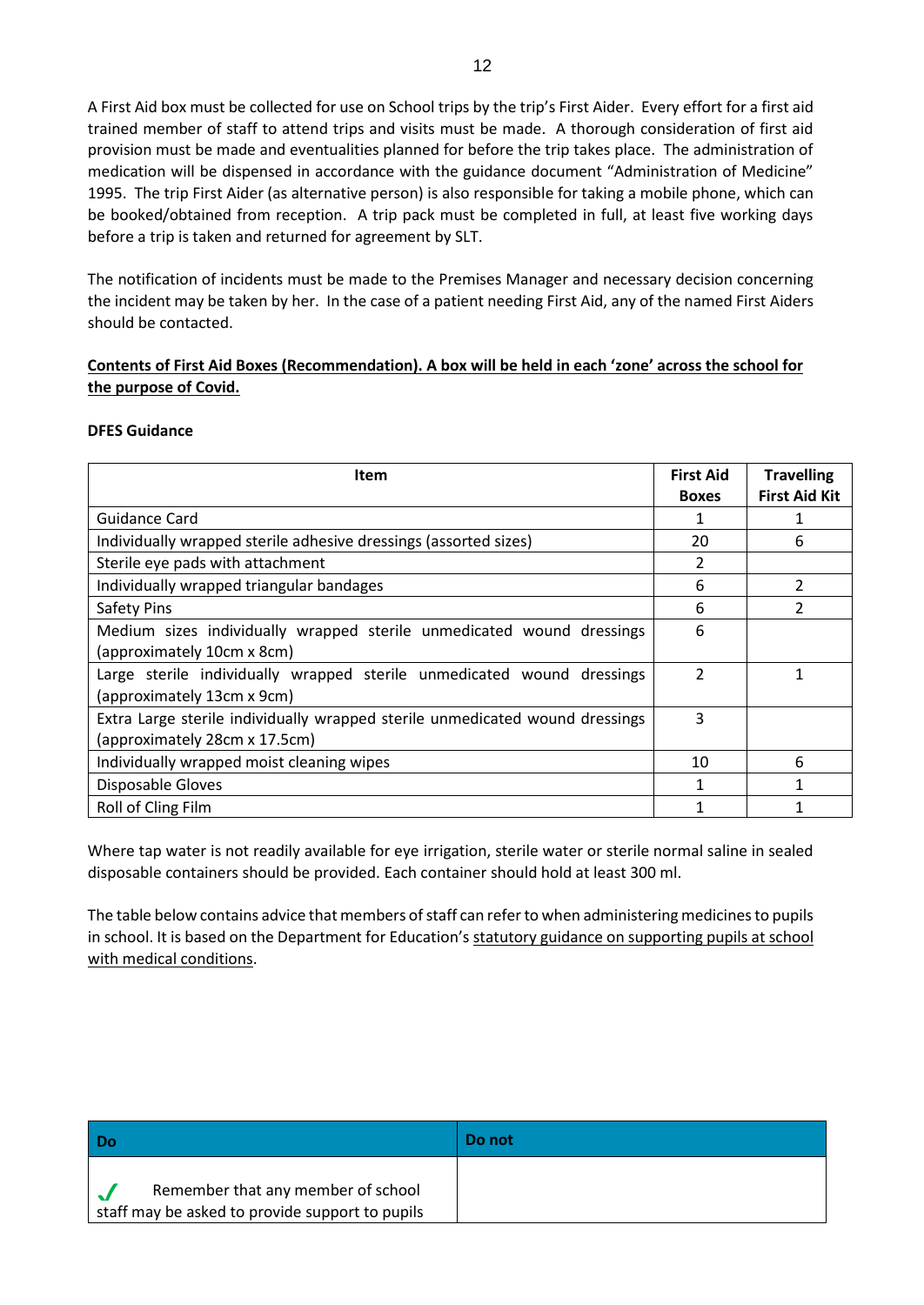| with medical conditions, but they are not obliged<br>to do so | Give prescription medicines or undertake<br>⇱↗<br>healthcare procedures without appropriate |
|---------------------------------------------------------------|---------------------------------------------------------------------------------------------|
|                                                               |                                                                                             |
| Check the maximum dosage and when the                         | training                                                                                    |
| previous dosage was taken before administering                | Accept medicines unless they are in-date,<br>↖↗                                             |
| medicine                                                      | labelled, in the original container and                                                     |
| Keep a record of all medicines                                | accompanied by instructions                                                                 |
| administered. The record should state the type of             | Give prescription or non-prescription<br>↖↗                                                 |
| medicine, the dosage, how and when it was                     | medicine to a child under 16 without written                                                |
| administered, and the member of staff who                     | parental consent, unless in exceptional                                                     |
| administered it                                               | circumstances                                                                               |
| Inform parents if their child has received                    | Give medicine containing aspirin to a child<br>⇱↗                                           |
| medicine or been unwell at school                             | under 16 unless it has been prescribed by a doctor                                          |
| Store medicine safely                                         | Lock away emergency medicine or devices<br>⇱↗                                               |
| Ensure that the child knows where his or                      | such as adrenaline pens or asthma inhalers                                                  |
| her medicine is kept, and can access it                       | Force a child to take their medicine. If the<br>↖↗                                          |
| immediately                                                   | child refuses to take it, follow the procedure in the                                       |
|                                                               | individual healthcare plan and inform their                                                 |
|                                                               | parents                                                                                     |
|                                                               |                                                                                             |

## **Managing Medicines**

No child under 16 should be given prescription or non-prescription medicines without written consent from parents

● Schools should set out the circumstances in which non-prescription medicines may be administered

● A child under 16 should never be given medicine containing aspirin unless prescribed by a doctor

Schools should only accept prescribed medicines if these are in-date, labelled, provided in the original container as dispensed by a pharmacist, and include instructions for administration, dosage and storage

● Schools should keep a record of all medicines administered to individual children

## **Staff responsibilities**

# **Any member of school staff may be asked to provide support to pupils with medical conditions, including the administering of medicines, although they cannot be required to do so.**

Although administering medicines is not part of teachers' professional duties, they should take into account the needs of pupils with medical conditions that they teach.

The DfE adds that staff should receive suitable training and achieve the necessary level of competency before taking on responsibility for supporting pupils with medical conditions, the suitability of training depends on the individual pupil's medical needs. Identifying what these needs are will enable you to determine what staff training would be "sufficient and suitable".

The training would be based on the individual needs of the child.

## **Parental responsibilities**

Parents are required to provide up-to-date information on their child's medical needs to the school. They should also carry out any actions agreed to as part of the implementation of the individual healthcare plan, including providing medicines and equipment.

### **Pupil responsibilities**

● Pupils who are competent should be encouraged to take responsibility for managing their own medicines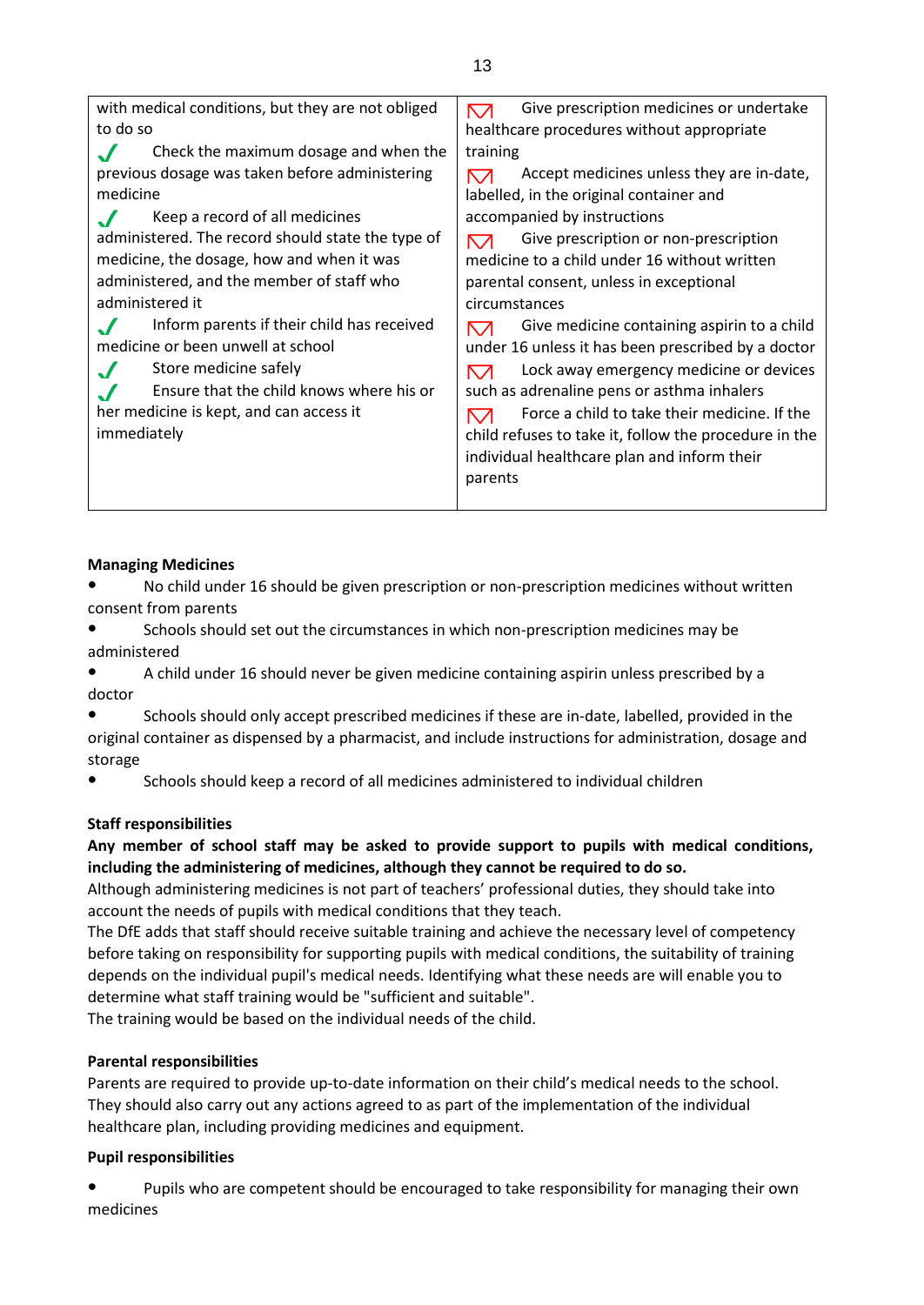Wherever possible, pupils should be allowed to carry their own medicines and relevant devices, or should be able to access their medicines for self-medication quickly and easily

If a pupil refuses to take medicine or carry out a necessary procedure, staff should not force them to do so, but follow the procedure agreed in the individual healthcare plan. Parents should be informed so that alternative options can be considered

### **Storing medicines**

All medicines should be stored safely:

Pupils should know where their medicines are at all times and be able to access them immediately.

Where relevant, they should know who holds the key to the storage facility.

Medicines and devices such as asthma inhalers, blood glucose testing meters and adrenaline pens should always be readily available to children and not locked away.

### **Refrigeration of medicine**

We spoke to a representative from Public Health England (PHE) who said that medicine should always be kept in its own refrigerator. She advised that this refrigerator should have an uninterrupted power supply in a safe and secure location. If possible this fridge should be in the same location as other nonrefrigerated medicines. The representative said that it would not be safe to store medicine alongside food in any circumstances

### **Risk Assessment**

Risk assessment is about deciding what risks are involved in doing a particular activity, and in taking action to reduce the identified risks. **If a risk assessment is that the activity has a high risk of causing harm to yourself or others, then it should not be carried out. All teachers and facilitators need to ensure they have considered this alongside the activities before delivering them, this is especially important during the pandemic with staff having to be especially vigilante of Covid related issues alongside risk related issues to do with activity and delivery in order to keep everyone as safe as possible.** 

Risk Assessment can be carried out by a range of stakeholders in your teams and recorded and quality assured by the all Heads of Faculty, Head of School, TLR holders and fire, health and safety officer etc., to form part of the year review and where necessary on a ongoing basis by all staff members.

All members of staff are required to assess the risks that arise out of their work operations and the use of premises and to introduce appropriate measures to control risks and provide a safe working environment. An assessment of risk is a careful examination of what, in your work or environment, could cause harm to yourself or any others in the area or involved in your work (e.g. pupils). Examples of what may be considered a hazard leading to a risk are: use of chemicals, use of electricity, contact sports, heating materials and part of your professional duties is to be aware of what is a hazard in your area of expertise.

Risk assessment is a stepped approach which must be systematically carried out, recorded and then reviewed at least once a year when new processes are added to a person's work or working environment (e.g. change in a scheme of work). Risk assessments that are carried out, as an integral part of a scheme of work should be written into the scheme of work. You must assess not only the risk to yourself, but for the pupils' doing the work in your lessons or using the equipment/facilities designated.

It is the responsibility of the Head of School or Head of Faculty (or delegated LTR holder) to ensure assessments of risk are shared between colleagues, (especially as part of the induction of new colleagues). However, as part of our responsibility towards each other, we should individually ensure that risks we have identified are shared with colleagues, and reported to the Deputies.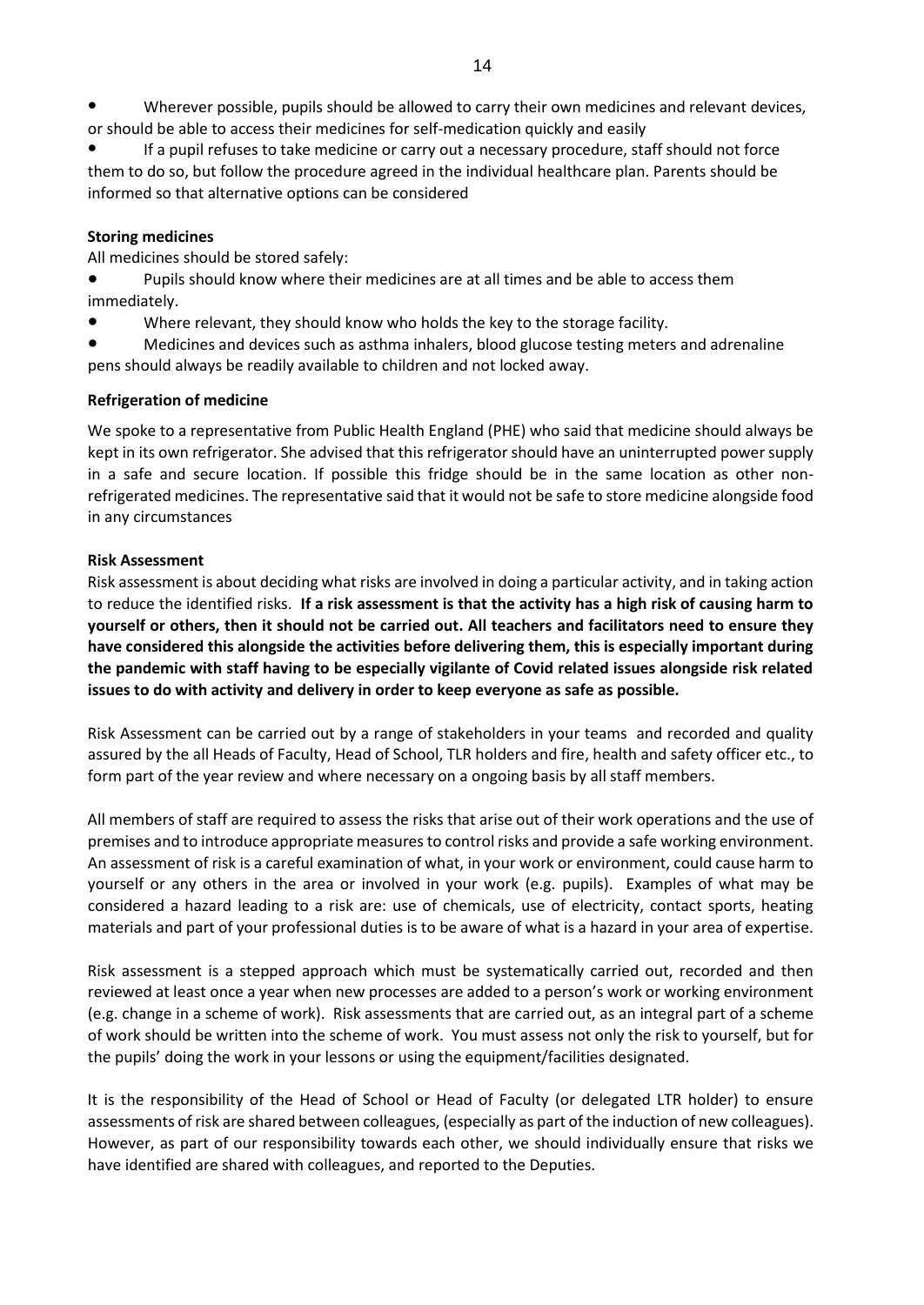**Step 1** Look for hazards.

**Step 2** Decide who might be harmed and how.

**Step 3** Evaluate the risks and decide if existing precautions are adequate or if more needs to be done.

**Step 4** Record your assessment and how you could reduce the risk (via the Heads of School or Head of Faculty) with a summary of actions that should be taken to reduce the risk, together with any priorities, costs or resource implications. If the risk assessment is of a teaching and learning activity, record it in the Scheme of Work.

**Step 5** Risk assessment produced annually and amended/added to throughout the year where necessary.

**Step 6** Heads of Department and Heads of Faculty should put in place monitoring procedures to ensure that adequate precautions are being used to eliminate risks and hazards. Health and Safety, including Risk Assessment, should be regularly on the agenda and discussed in meetings.

**Step 7** Head of School and Heads of Faculty should ensure that staff are appropriately trained/supported to carry out their work safely, and should identify training needs and place this in writing to the Deputies.

**Risk assessment for all activities will still be conducted at source for all and very activity and are the responsibility of the delivery/teacher. Activities should not be carried out unless the teachers has undertaken this process.** 

Additional guidance and information can be found at [www.hse.gov.uk](http://www.hse.giv.uk/) A form to be used for general written risk assessments is shown overleaf: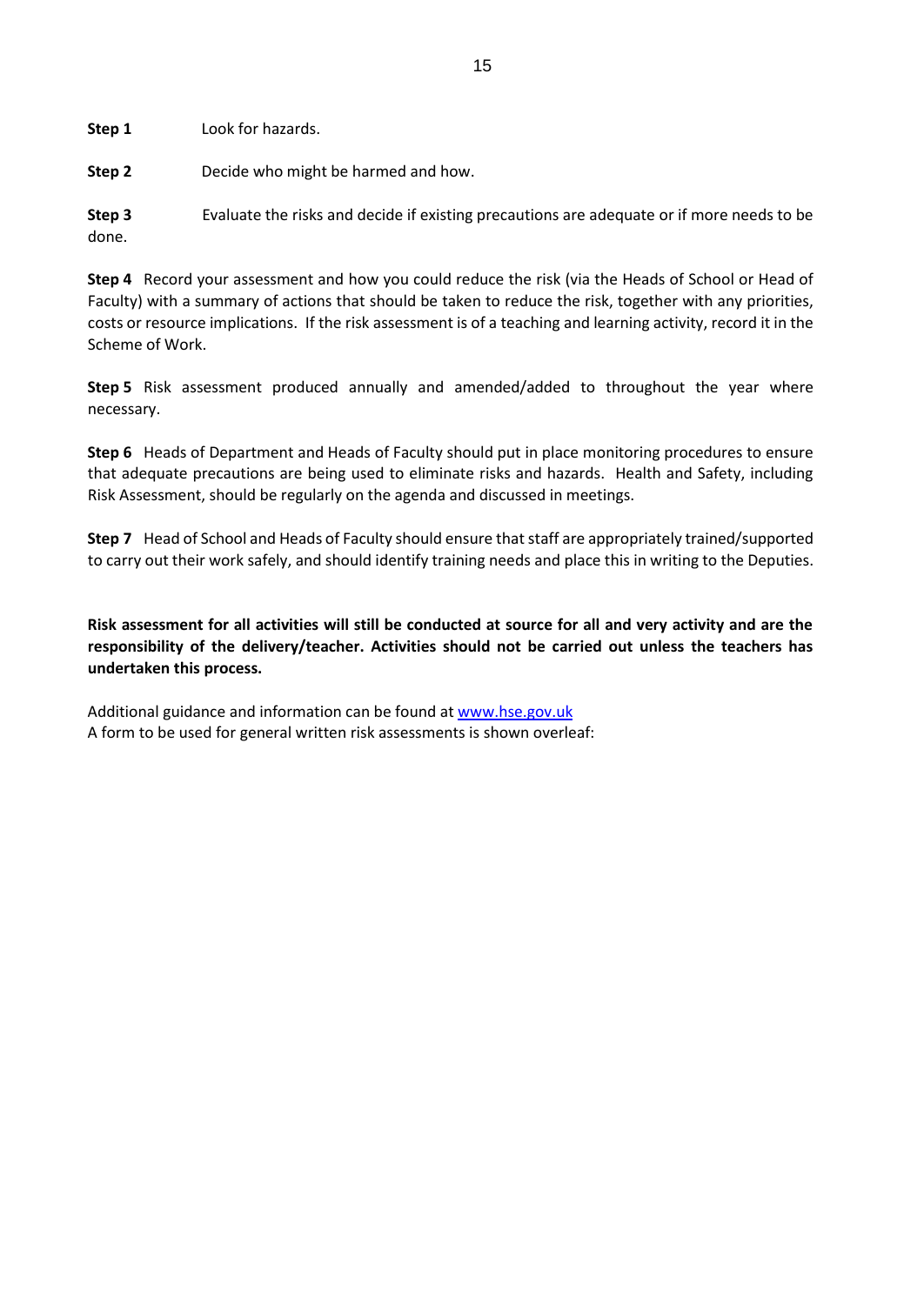| <b>Risk Assessment</b>       |  |
|------------------------------|--|
| Assessor<br>Signature        |  |
| Topics assessed<br>Elsewhere |  |
| Date                         |  |
| Planned<br>Review date       |  |

## **Additional**

Where additional action is indicated it must be monitored through to completion and the risk assessment reviewed at such time to ensure suitability / effectiveness.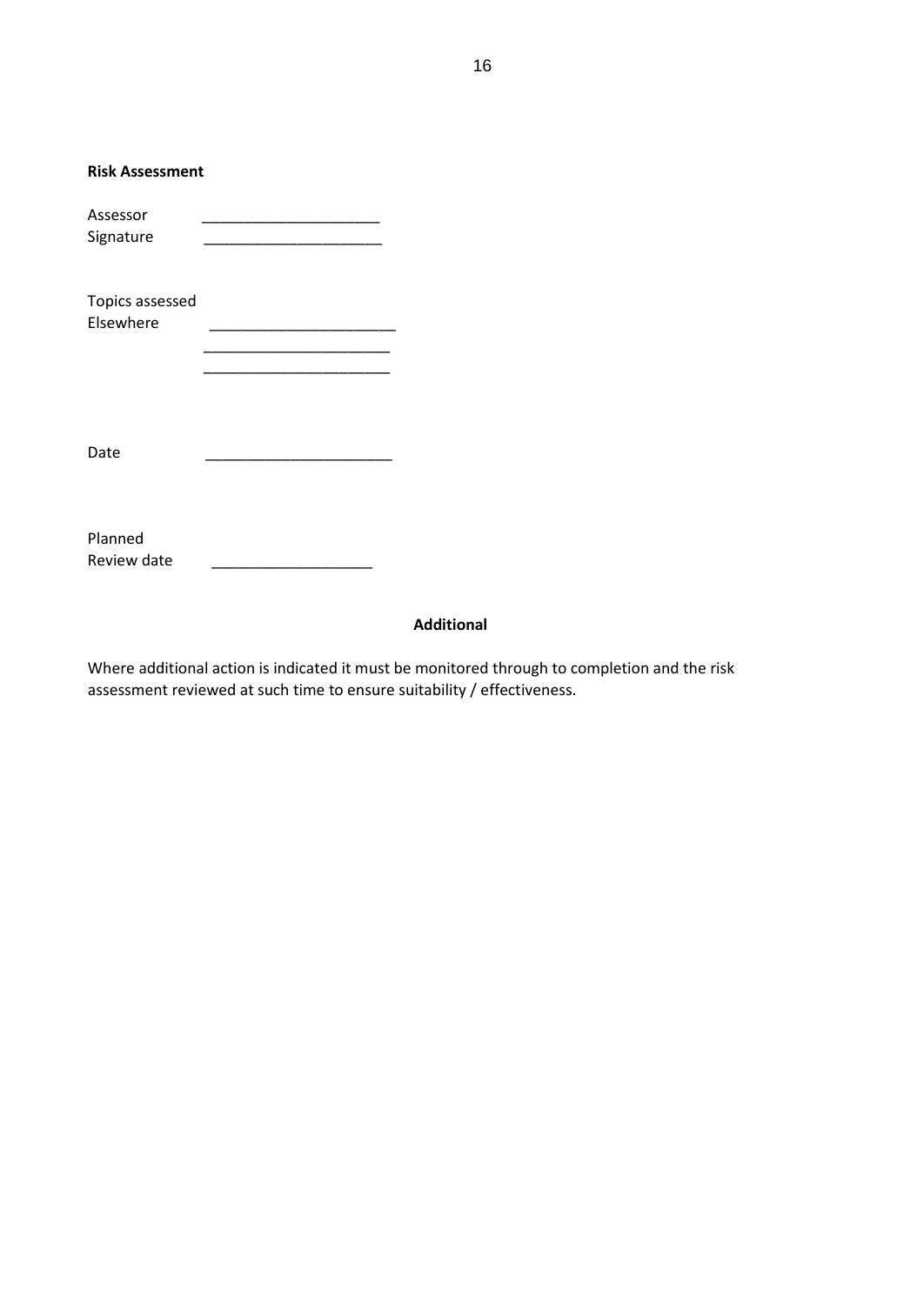| Hazard | People at risk | $\boldsymbol{\mathsf{H}}$<br>Rating | Control measures<br>(existing) | $\mathsf L$<br>Rating |
|--------|----------------|-------------------------------------|--------------------------------|-----------------------|
|        |                |                                     |                                |                       |
|        |                |                                     |                                |                       |
|        |                |                                     |                                |                       |
|        |                |                                     |                                |                       |
|        |                |                                     |                                |                       |
|        |                |                                     |                                |                       |
|        |                |                                     |                                |                       |
|        |                |                                     |                                |                       |
|        |                |                                     |                                |                       |
|        |                |                                     |                                |                       |
|        |                |                                     |                                |                       |
|        |                |                                     |                                |                       |

H rating = Hazard rating (likely severity of harm based on people at risk)

L rating = likelihood of harm occurring based on the existing control measures

Risk banding = H x L

# Risk Assessment Action Plan

| <b>Remedial Action</b> | Person      |             | Confirmation of completion |
|------------------------|-------------|-------------|----------------------------|
|                        | responsible | Target date | (name and date)            |
|                        |             |             |                            |
|                        |             |             |                            |
|                        |             |             |                            |
|                        |             |             |                            |
|                        |             |             |                            |
|                        |             |             |                            |
|                        |             |             |                            |
|                        |             |             |                            |
|                        |             |             |                            |
|                        |             |             |                            |